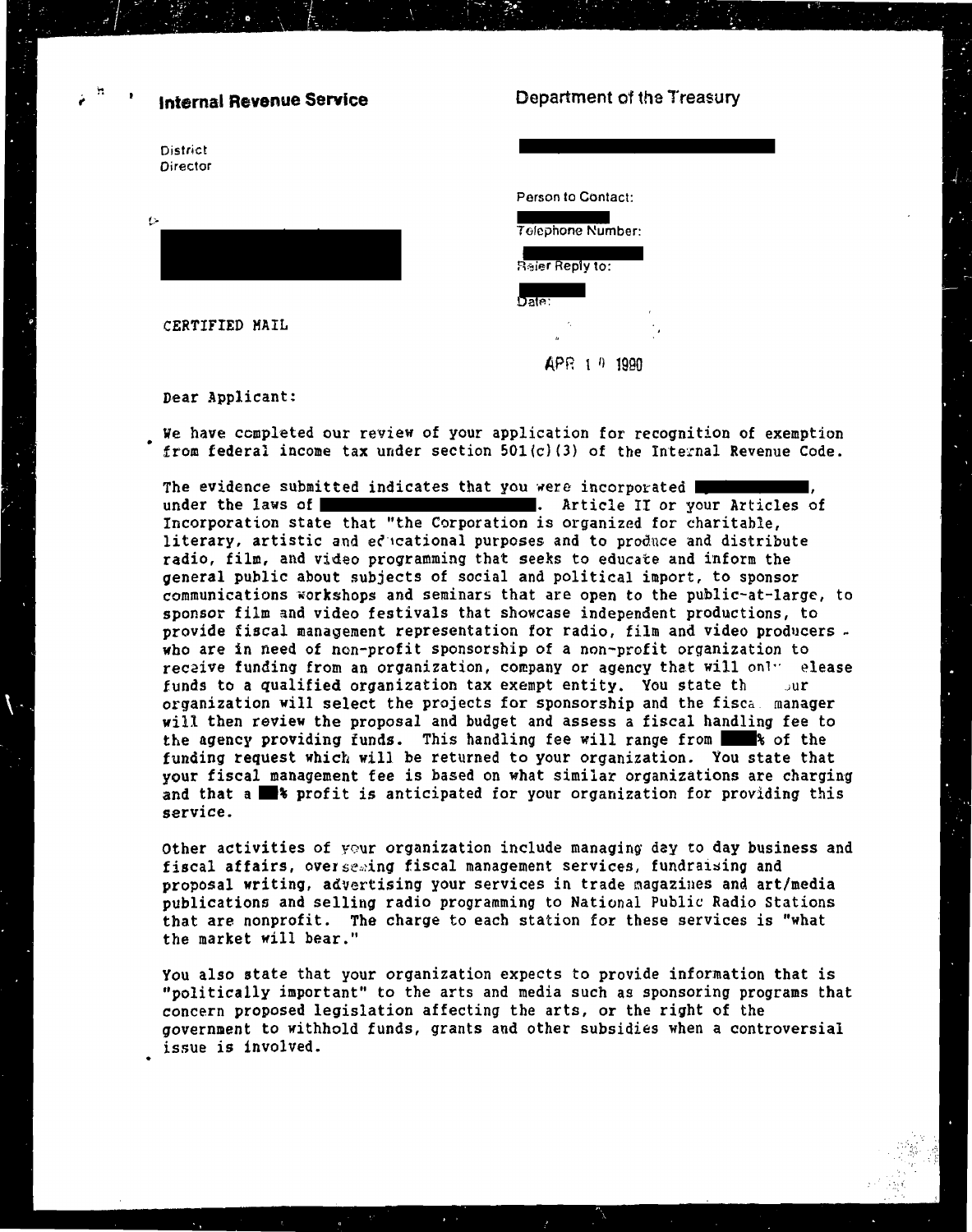You also state in **your** application that, to date, the only program, sponsored by your organization is **which was written and produced by your** president. This individual also makes the preliminary decision **on** whether to accept or reject a project and a11 rights tc projects sponsored by your organization remain with the artist/producer rather **tban** with your nonprofit organization. You also state that your Board of Directors, which includes your President, determines the salaries paid to the President and Secretary **of**  YOUP organization.

Income to your organization is expected from grants,  $\blacksquare$ <sup>\*</sup>, fiscal management services, **\*\*\***  $*$  station fees, sale of transcripts and registrations from workshops  $\blacksquare$  and contributions  $\blacksquare$  %.

Expenses are shown for salaries, rent, utilities, printing and advertising.

Section **501 (c) (3)** provides for exemption **fron** federal incsae **tax** of organizations organized and operated exclusively for religious, educational, charitable, scientific and other stated purposes.

**Income Tax Regulations section**  $1.501(c)$  $(3) - 1$  $(a)$  $(1)$  **provides that, to be** exempt, an organization described in section 501(c)(3) must be both organized and operated exclusively for one or more purposes described in this section. If an organization fails to eeet either the organizational **test** or the operational test, it is not exsspt.

Regulations section 1.501 (c) **(3) -1 (b)** (1) specifies tbat an organization is organized exclusively for one or more exempt purposes only if its articles of **organization** limit the purposes of such organization to one or more exempt purposes.

Section 1.501(c)(3)-1(b)(1)(iv) of the Income Tax Regulations states that an organization will not be considered organized exclusively for one or more exempt purposes, if by the terms of its articles, the purposes for which the organization is created are broader than those specified in section  $501(c)(3)$ .

Regulations section 1.501(c) (3)-l(c) **(1)** stipulates tbat **an** organization will be regarded as operated exclusively for one or more exempt purposes only if it engages primarily in activities which accomplish any of the activities specified in section 501(c) **(3).** An organization will not be so regarded if more than an insubstantial part of its activities is not in furtherance of an exempt purpose.

Regulations section 1.501 **(c) (3)** -(l) **(d)** (1) (ii) specifies that an organization **Is** not organized or operated exclusively for exempt purposes unless **It** serves public rather than private interests.

 $-2-$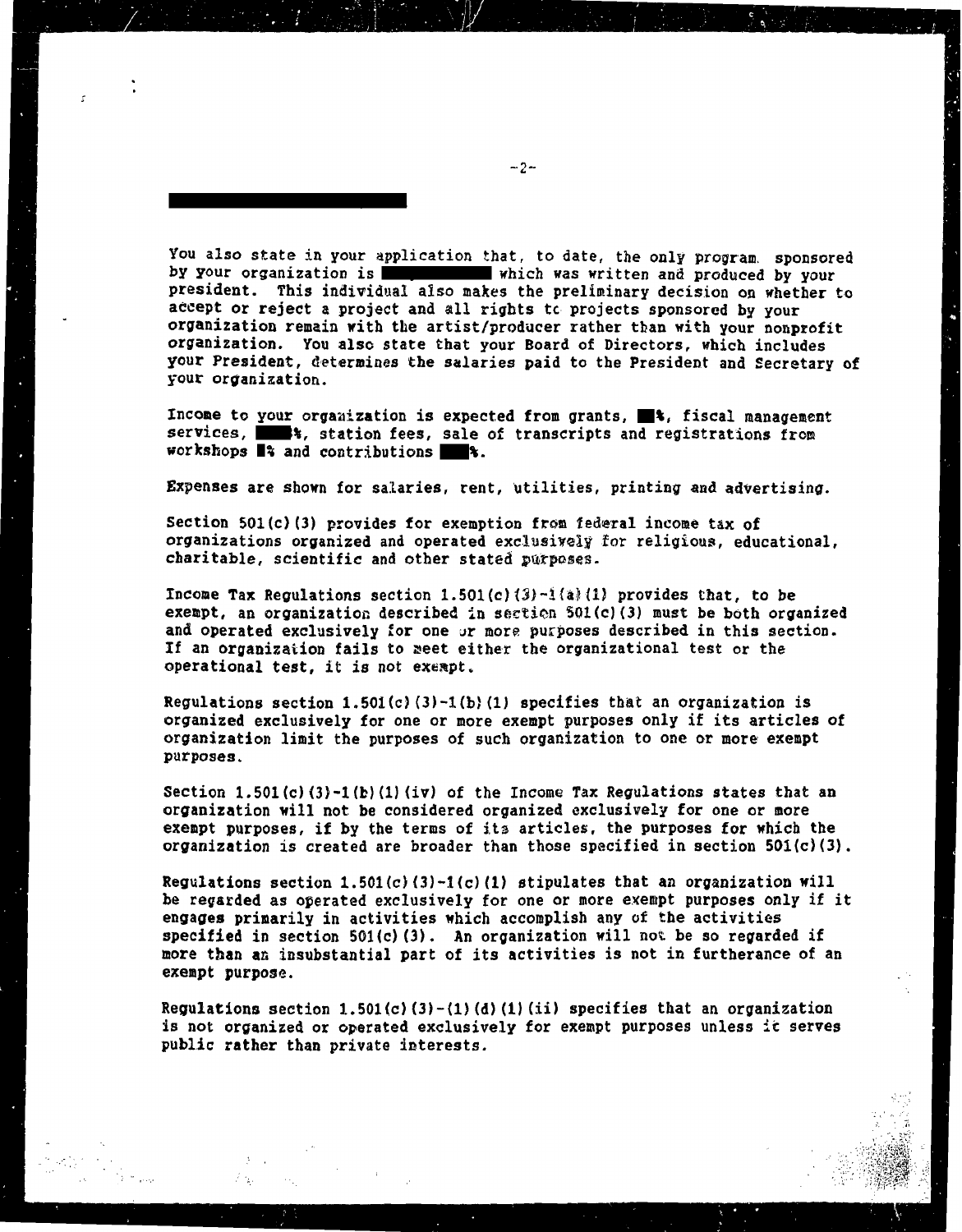In Better Business Bureau v. U.ited States, 326 U.S. 279, 283 (1945); the Supreme Court stated ttat **in** xder to fall within **the claimed** exemption, an organization must be devoted exclusively to a purpose specified in section 501(c)(3). This means that the presence of a single-non-exempt purpose, if substantial **in** nature, wili destroy the exemption regiwdless of the number or importance of truly educational or other exempt purposes.

**fn** Revenue Ruling **73-369,** 1972-2, C.B. 245, an exemption was denied to an organization formed to provide managerial and consulting services at cost to unrelated exempt organizations on the ground that it was not "operated exclusively" for exempt purposes under section **501(c) (3).** This ruling states, in part, that "... providing managerial and consulting services on a regular basis for a fee is a trade or business ordinarily carried **on** for profit. **The**  fact that the services **in** this case are provided at cost and solely for exempt organizutions is not sufficient to characterize this activity **as**  charitable within the messing of section **501(c) (3)** of the Code. Furnishing tbe services at cost lacks the donative element necessary to establish this activity as charitable."

In **B.S.W.** Group, Inc. **v.** Commissioner of Internal Revenue, 70 T.C. 352, 357 **(19781,** the couft **pravides** some guidelines regarding whether an organization conducting a trade or business could qualify for exemption. The court stated in this case that in examining whether an organization is exempt, the critical inquiry is whether the primary purpose is an exempt purpose or whether the primary purpose is one of operating a comercial bus:iness producing **net**  profits for the organization. Several factors such as the particular manner in which an organization's activities are conducted, the commercial hue of those actl.vities, and the existence and **amount** of annual or accumulated profits aye relevant evidence that the organization is not charitable and educational hat commercial. American Institute for Economic Research **v**. United States, 302 F 2d at 938.

To qualify for exemption under section 501(c)(3), the applicant organization has the burden of ehowing (1) that is was organized **aad** operated **exclusively**  for charitable, educational or other stated purposes (2) that no part of its net earnings inured to the benefit of a private individual or shareholder, and **(3) thr~il** no sirbstaatial part of its **activities** consisted of dissemination of **propagaada** or otherwise attenpting to influence legislation or engaging **in**  political activity, National Association American Churches versus **Commissioner, 82 TC 18 (1984).**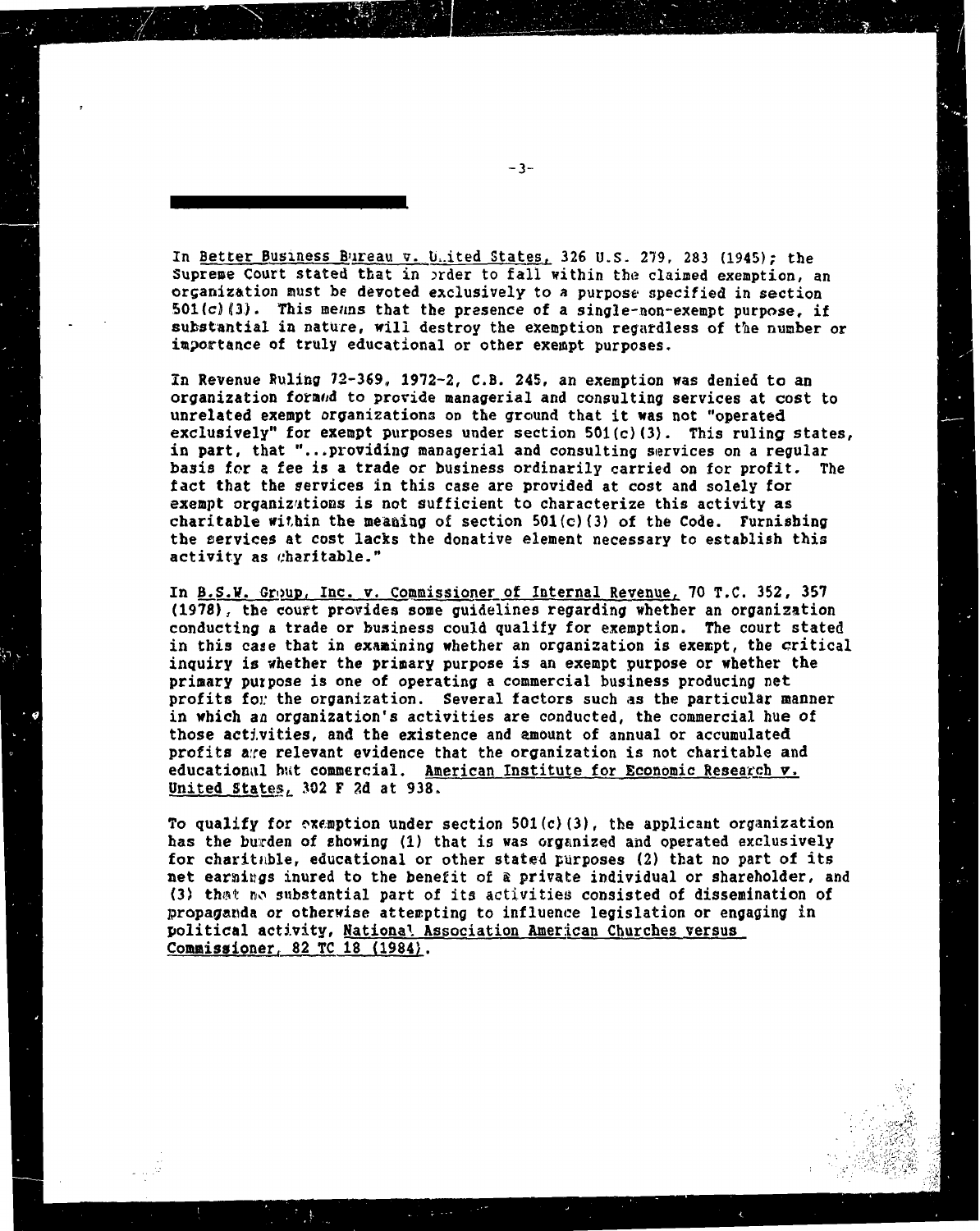Our review of the application submitted indicates that your stated purposes are to educate and inform the general public about subjects of social and political import. You also provide fiscal management representation for radio, film, and video producers who are in need of non-profit sponsorship to receive funding from corporations and public agencies. These purposes, as described in your application, are broader than those contemplated by section  $501(c)(3)$  since they are not exclusively charitable and educational. Therefore, your present articles of incorporation do not meet the organizational test required to be exempt under this section.

You state in your application that one of your major activities will be to provide fiscal management services for a fee and you have estimated that the fees will be calculated at **the test of** the total funding budget for each project. You have also stated that your fiscal management fee charged to the funding agency is based on what similar organizations are charging for the same services and that you anticipate a  $\blacksquare$  profit for these services which will be used to fund future projects sponsored by your cryanization.

You also show that approximately  $\blacksquare$  of your projected income will come from the fiscal management services, **WE's** from a proposed grant, WE's from sales of transcripts and fees charged radio stations, and **the Station State** contributions. The evidence submitted indicates that all of the services you expect to provide are priced to return a profit for your organization. These activities, as stated, are indistinguishable from an ordinary business carried on for profit. In addition, it is also noted that a relatively insignificant amount of your funding (**1948**), will come directly from contributions. Based on this information, we have concluded that your activities are primarily commercial and that you are operated for a substantial non-exempt commercial purpose.

We have also reviewed the methods used by your organization to select projects to sponsor and have determined that your president maintains sole control over the projects to be sponsored and that the rights to the projects remain with the individual artist/producer rather than your non-profit organization. It is also noted that your Board of Directors, which includes your president, maintains complete control over the salaries and other compensation paid to your officers. This control by those in charge of your organization indicates that your organization serves a substantial private purpose of the founder and creator rather than required public interests.

Therefore, based on the information submitted, we have determined that you fail both the organizational and operational test required to be exempt under section 501(c)(3). You do not meet the organizational test of this section, since your purposes are broader than those required by section 501(c)(3). You also fail the operational test since you are operated for a substantial non-exempt commercial purpose and for the private interest of your founder and creator rather than for public purposes. Therefore, you are not entitled to exemption under section  $501(c)$  (3) and are a taxable entity. You are required to file federal income tax returns on Form 1120.